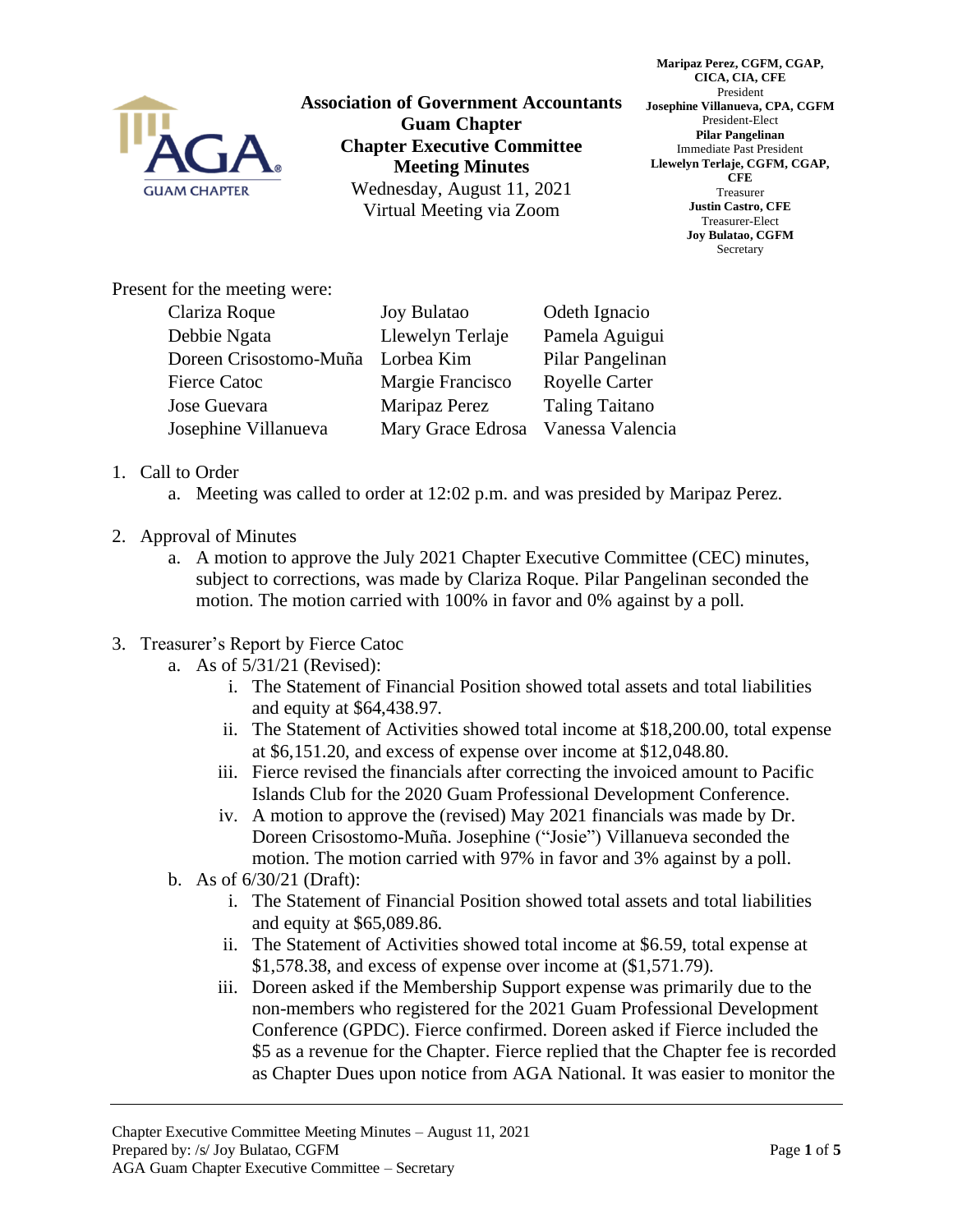

amount of revenue gained from the GPDC if the entire non-member rate of \$350 was recognized as income. If the non-member registered to become a member, the Chapter will recognize the membership fee as an expense. Maripaz added that Rodalyn Gerardo, from the Education Committee, will be able to provide details.

- c. As of 6/30/21 (Unaudited/For Publication):
	- i. The Statement of Financial Position showed total assets and total liabilities and equity at \$65,090.
	- ii. The Statement of Activities showed revenues at \$20,468, expenses at \$18,247, and ending net position at \$62,799.
	- iii. Maripaz stated that Fierce has been working with the Guam Daily Post to publish the Chapter's financials by 8/13/21. Fierce will submit the audited financials to the Accountability Committee for the Citizen Centric Report (CCR) as recommended by Doreen.
- 4. President's Report
	- a. Strategic Plan and Goals
		- i. Maripaz thanked the CEC for meeting the 7/31/21 deadline to submit the Strategic Plan (with goals embedded in the plan) to AGA National. The Chapter earned 100 extra points for the submission.
	- b. Guam Chapter Policies and Procedures
		- i. Maripaz is working with Yuka Hechanova (By-Laws Committee) to review the by-laws and draft policies and procedures. The policies and procedures contain committee acquisitions, duties, and responsibilities.
		- ii. Maripaz will be emailing the draft to each respective committee directors and co-directors, within a week or two, to review and update with the Chapter's processes by 10/31/21. Instead of individual Standard Operating Procedures (SOP), the processes will be consolidated into a manual.
	- c. 2021 Chapter Communications Award
		- i. Maripaz congratulated Debbie Ngata, Clariza, and Mariella Cruz for the award. The CEC may now use the award logo on every social media, posters, signature line, and literature.
- 5. Status of Finance Turn Over by Fierce
	- a. Fierce stated that the transition will occur once the subsidiary ledger is complete.
- 6. New Business by Maripaz
	- a. Program Year (PY) 21-22 Theme: "Turning Obstacles into Opportunities"
		- i. The theme was based on a concept by AGA National President Gerry Boaz; and the challenge of enticing members to be active during this period.
	- b. 2022 Chapter Budget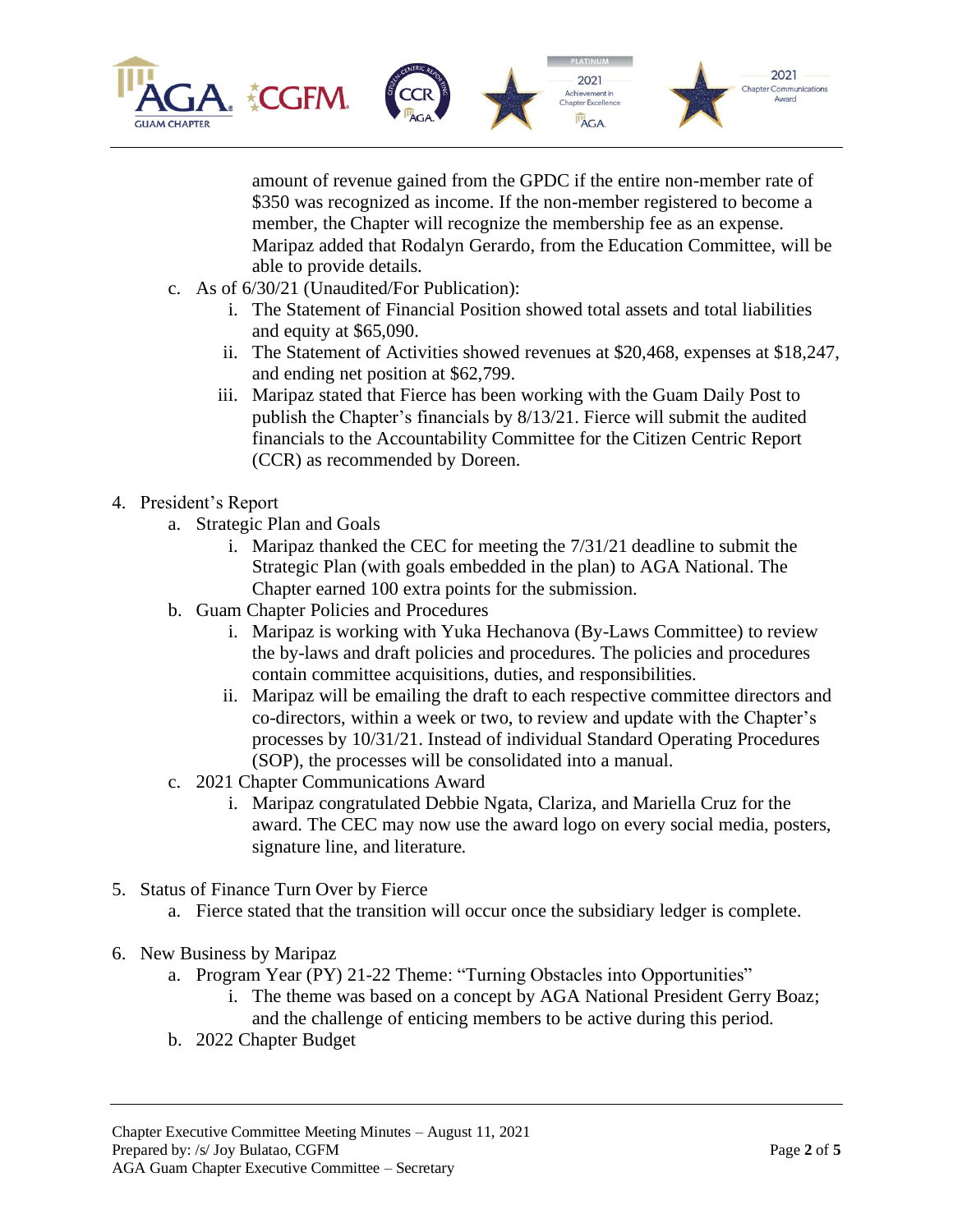

- i. Maripaz emailed the budget last night. The CEC was guided by SOP-1 Minimum Cash Policy in deciding each committee's budget. The required minimum balance is \$30,000.
- ii. Doreen stated that AGA National is promoting a free ethics session as a benefit for becoming a member. Maripaz replied that members have been sharing free training opportunities, which will be included in the membership communications.
- iii. Maripaz stated that this year's budget totaled \$42,250, based on projected revenues of \$12,700 (from training and 5K events) and expenditures of \$29,550. Cash in bank as of 6/30/21 was \$65,333.
- iv. Taling Taitano asked if the Chapter would continue to subsidize the quarterly lunches as part of the incentive program for the membership. Maripaz replied that the Chapter paid for the cost not covered by the lunch fees as was done in the past. Fierce confirmed that the fees were \$15 for students, \$20 for members, and \$25 for non-members. Maripaz stated that the subsidy is found under Chapter Meeting Venue.
- v. Taling asked if the cost of paying for winner's lunches are included in the budget as a separate line item or under each committee's budget. Maripaz suggested including it in each committee's budget and, if insufficient, under Chapter Meeting Venue.
- vi. Taling asked if the budget for "Other" under Community Service included events hosted by AGA National. Maripaz confirmed its inclusion; and clarified that funds may be transferred between committee's budgets, as long as the transfers do not exceed the approved total budget.
- vii. A motion to approve the PY 21-22 Budget was made by Doreen. Taling seconded the motion. The motion carried with 100% in favor and 0% against by a poll.

## 7. Committee Reports

- a. Programs & Technical by Pilar
	- i. Pilar stated that Lillian Perez-Posadas will be speaking on "New Medical Campus" for the August 2021 membership meeting.
	- ii. Maripaz stated that the CEC would like to host a face-to-face meeting for September 2021. Josie obtained price quotes from Hotel Nikko, Hilton, and Tony Roma's.
		- 1. Josie stated that, for Hotel Nikko and Hilton, only six people can be seated to one table and has restrictions for the buffet. Tony Roma's offers one course meal with an appetizer starting from \$20 per person; and can set up an area for a podium and presentations. Making reservations is an on-going struggle due to the changing COVID-19 restrictions. Tony Roma's have yet to respond to her regarding cancellations.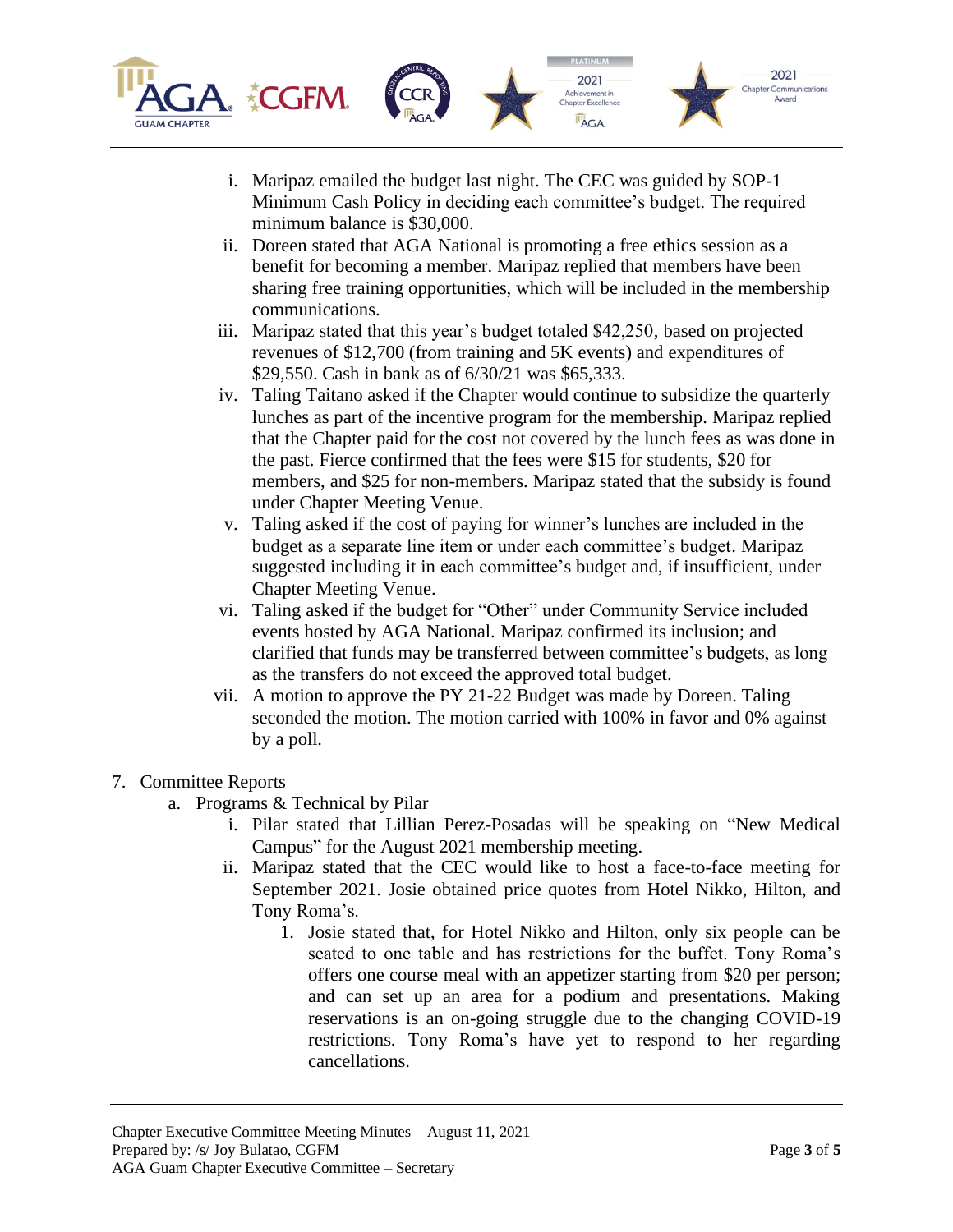

- 2. Pamela Aguigui asked if the CEC would be willing to wait another month for the face-to-face meeting due to the COVID-19 situation; and to postpone making reservations for another two weeks. Maripaz thanked Pamela for the idea and will email the CEC for updates.
- b. Accountability (CCR) by Doreen
	- i. Pilar will be re-sending the CCR survey results to Doreen.
	- ii. Doreen stated that this year's CCR will be simpler and thanked Debbie Ngata for lending her graphical expertise. Maripaz asked if the committee can complete it by 9/30/21. Doreen confirmed.
	- iii. Doreen stated that the Office of Public Accountability (OPA) has done a good job with posting the CCRs on their website, but sometimes the transmittal to the Guam Legislature is excluded. Clariza stated that the OPA is finalizing their database—a few are being submitted after the deadline. Doreen reminded that the criteria for the CCR award considers late submissions.
- c. Education Tabled
- d. Certification/Certified Government Financial Manager (CGFM) by Josie
	- i. The Coffee Klatch meeting on 7/24/21 had 11 attendees. Josie thanked Rachel Cubacub and Pilar for their assistance.
	- ii. The committee received a couple of CGFM scholarship applications from Franklin Cooper-Nurse, Mary Grace Edrosa, and Michael Moreno. Josie is pending Franklin's response as he planned to donate his scholarship back to the Chapter. The committee is working to schedule the awarding of the recipients.
	- iii. Mary Grade Edrosa announced that the CGFM Co-Chair Odeth Ignacio recently passed the CGFM.
	- iv. CGFM study materials are being loaned by Thelma Perez.
- e. Communications Website by Clariza
	- i. Clariza thanked Debbie for helping create more traffic to the Chapter's social media through membership Mondays. She also requested for the CEC to email Chapter announcements to her Hotmail email.
- f. Communications Newsletter by Debbie
	- i. Debbie thanked the officers who submitted for membership Mondays. She is soliciting for member-related announcements from agencies, such as new employment or new staff.
- g. Membership Tabled
- h. Young Professionals Tabled
- i. Community Service by Vanessa Valencia
	- i. The committee is seeking base coat paints for the Adopt a Bus Stop Program. They hoped to do the painting on 8/28/21. Volunteers are asked to comply with the requirements for face masks and the social gathering.
- j. Budget & Finance by Llewelyn Terlaje
	- i. Llewelyn sent the PYs 20-21 and 21-22 comparative schedule to Maripaz.